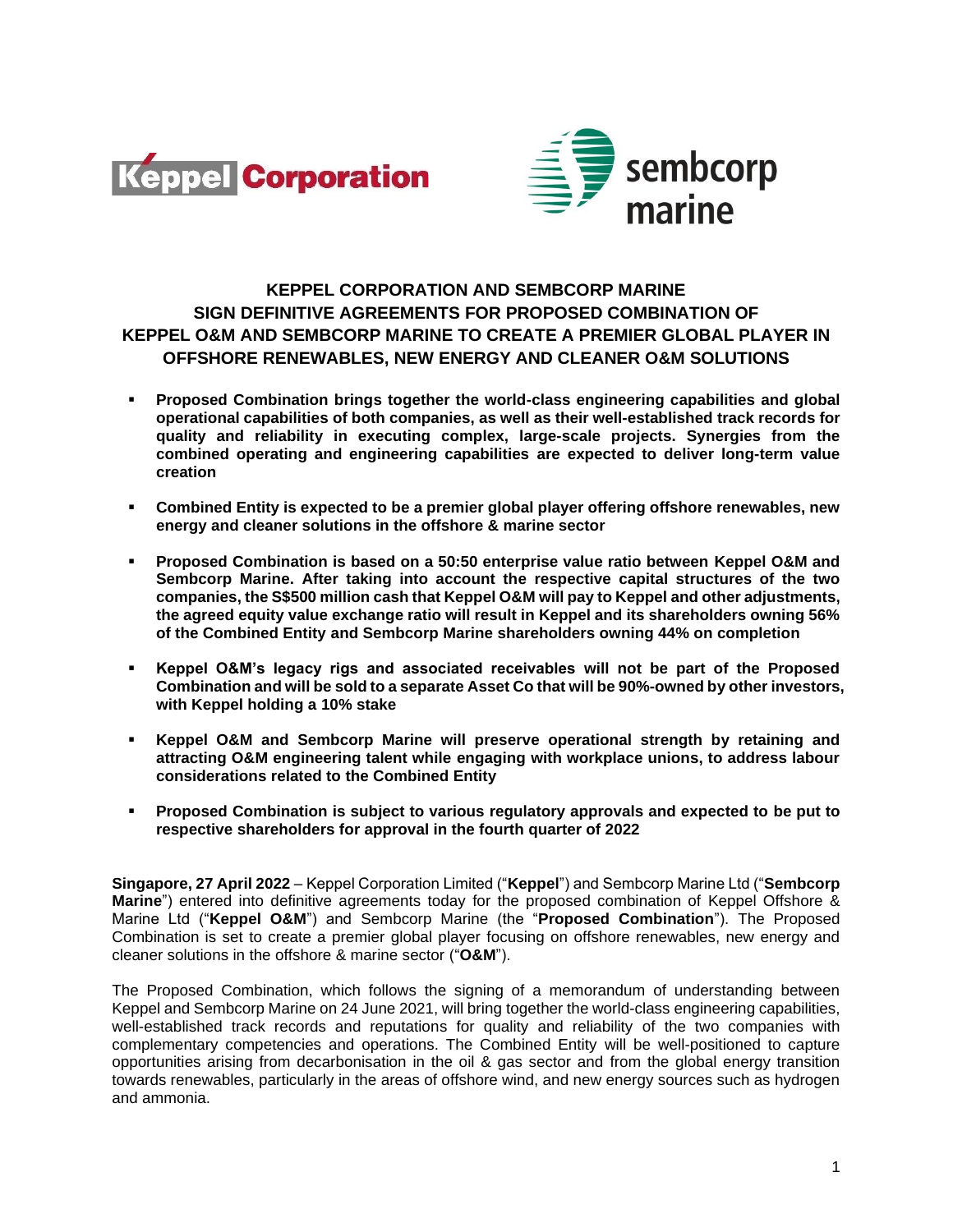#### **Summary of Transactions**

The Proposed Combination involves the establishment of a new holding company (the "**Combined Entity**") which will combine the businesses of Keppel O&M and Sembcorp Marine via separate schemes of arrangement.

Under Sembcorp Marine's scheme of arrangement, Sembcorp Marine will undergo an internal restructuring exercise whereby shareholders of Sembcorp Marine will exchange their shares in Sembcorp Marine for shares in the Combined Entity on a one-for-one basis, and Sembcorp Marine will transfer its listing status on the Mainboard of the Singapore Exchange to the Combined Entity (the "**Sembcorp Marine Scheme**").

The Combined Entity will be combined with the restructured Keppel O&M through a separate scheme of arrangement of Keppel O&M (the "**Keppel O&M Scheme**"). Following this, Keppel O&M and Sembcorp Marine will become wholly-owned subsidiaries of the Combined Entity. Concurrently, Keppel O&M will sell its legacy rigs and associated receivables to an Asset Co that will be 10%-owned by Keppel and 90%-owned by other investors, and transfer other out-of-scope assets to Keppel.

The Proposed Combination is based on a 50:50 enterprise value ratio between Keppel O&M and Sembcorp Marine. After taking into account the respective capital structures of the two companies, the S\$500 million cash that Keppel O&M will pay to Keppel immediately prior to the closing of the transaction and other adjustments, the agreed equity value exchange ratio will result in Keppel and its shareholders owning 56% of the Combined Entity and Sembcorp Marine shareholders owning 44% on completion.

Keppel will distribute in-specie 46% of the Combined Entity shares to Keppel's shareholders and retain a 10% stake, which will be placed in a segregated account. Following this distribution-in-specie, Temasek will hold 33.5% and be the largest shareholder of the Combined Entity.<sup>1</sup>

The enterprise value ratio and the equity value exchange ratio were determined after taking into account an assessment conducted by DBS Bank Ltd., which acted as the Joint Financial Advisor to Keppel O&M and Sembcorp Marine with respect to the relative ratios of Keppel O&M and Sembcorp Marine. The relative ratios were based on a discounted cash flow methodology approach conducted by DBS Bank Ltd., as well as the extensive negotiations and due diligence by the parties.

In addition, the independent directors of Sembcorp Marine have separately engaged an independent valuer and an independent financial advisor in relation to the Proposed Combination (collectively, the "**Sembcorp Marine Independent Advisors**"). Keppel's independent directors have also engaged an independent financial advisor in relation to the Proposed Combination and the Asset Co transaction (the "**Keppel Independent Advisor**").

The reports of the Sembcorp Marine Independent Advisors and the Keppel Independent Advisor will be presented to the respective shareholders of Sembcorp Marine and Keppel when approvals are sought for the Proposed Combination and Asset Co transaction.

The Proposed Combination will be subject to the approvals of the shareholders of Keppel and Sembcorp Marine at separate extraordinary general meetings ("**EGMs**"), which are expected to be convened in the fourth quarter of 2022.

The composition of the Board of Directors and senior management of the Combined Entity will be disclosed ahead of the EGMs. The Combined Entity will adopt a new name and brand identity to reflect its focus on offshore renewables, new energy and cleaner solutions in the O&M sector.

<sup>1</sup> Based on 17,131,025,958 Sembcorp Marine shares held by Startree Investments Pte. Ltd., an indirect wholly-owned subsidiary of Temasek, and 371,408,292 Keppel shares held directly by Temasek as at the date of this press release. This figure excludes interests held by Temasek's independently-managed portfolio companies.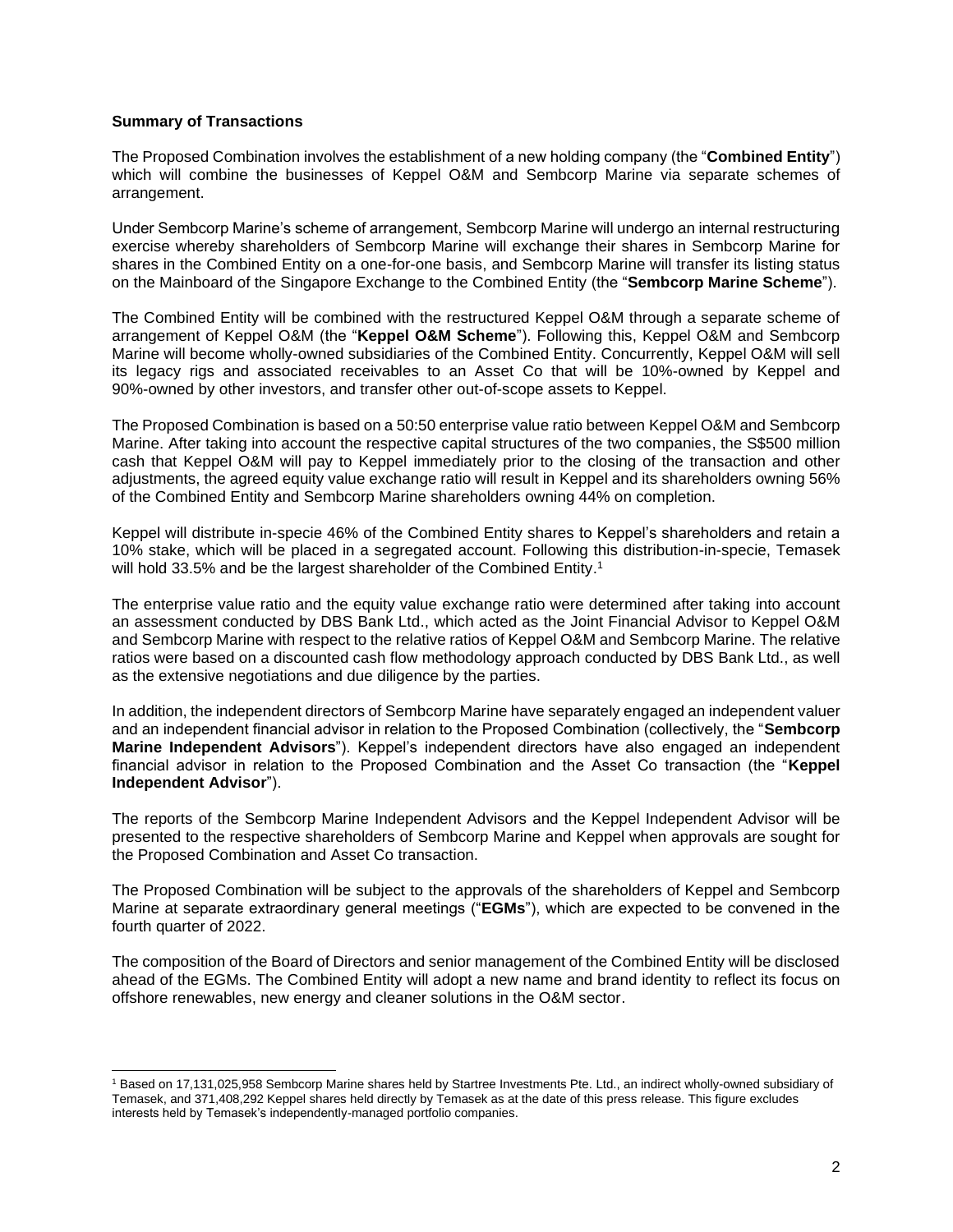Both Keppel O&M and Sembcorp Marine have taken a constructive approach toward labour considerations of the Combined Entity and are focused on preserving operational strengths by continuing to retain and attract local talent, supplemented with international expertise. Keppel O&M and Sembcorp Marine are committed to working cooperatively with their respective labour unions, including continuing workforce development and training and the creation of higher value-adding jobs.

Loh Chin Hua, CEO of Keppel and Chairman of Keppel O&M, said, "The signing of a win-win agreement on the Proposed Combination of Keppel O&M and Sembcorp Marine marks a strategic milestone for the offshore & marine sector. It brings together two leading O&M companies in Singapore to create a stronger player that can realise synergies and compete more effectively amidst the energy transition. Together with the resolution of Keppel O&M's legacy rigs, this is a major step forward in Keppel's Vision 2030 journey, as we simplify our business and sharpen our focus on providing solutions for sustainable urbanisation."

Tan Sri Mohd Hassan Marican, Chairman of Sembcorp Marine, said, "The Proposed Combination marks a major milestone in Sembcorp Marine's strategic business transformation journey since 2015 to stay resilient amid dramatic changes in our industry. Sembcorp Marine and Keppel O&M are Singapore's homegrown marine icons. I am confident the Combined Entity, with its larger operational scale, broader geographical footprint and enhanced capabilities, will create a leading Singapore player to capitalise on the opportunities in the offshore and marine, as well as the renewable and clean energy sectors."

Nagi Hamiyeh, Head, Portfolio Development Group at Temasek, said, "We are pleased that Keppel and Sembcorp Marine have come to an agreement on the terms of a combination that we think will be transformational for the companies. We believe the combined business will have the expertise and capacity to accelerate the pivot towards growing opportunities in the renewable and clean energy sectors, and pursue meaningful projects around the world that address the increasing need for greener and cleaner energy solutions. In doing so, it will be able to deliver long-term value creation for shareholders and other stakeholders. We look forward to the support of the shareholders of Keppel and Sembcorp Marine to make this possible."

# **Rationale for the Proposed Combination**

The O&M sector has faced a prolonged and severe downturn since 2015, exacerbated by the rapid global transition towards renewables and clean energy, as well as significant disruptions during the COVID-19 pandemic. Amid this downturn, competition for a shrinking pool of projects has intensified, contributing to an increased level of debt across the industry and necessary equity issuances to strengthen financial positions. Additionally, many offshore players have sought consolidation to achieve the scale and synergies needed to become more competitive and build a sustainable order book.

Oil prices have rallied in recent months, and conditions in the O&M sector are improving. However, the long-term outlook for the O&M sector is shifting amid the energy transition. Growing commitments by governments and companies around the world seeking to achieve net zero carbon emissions are driving increasing demand for renewable and clean energy solutions. These include areas such as offshore wind, hydrogen and ammonia, in which both Keppel O&M and Sembcorp Marine have built their respective capabilities and track records in the past few years.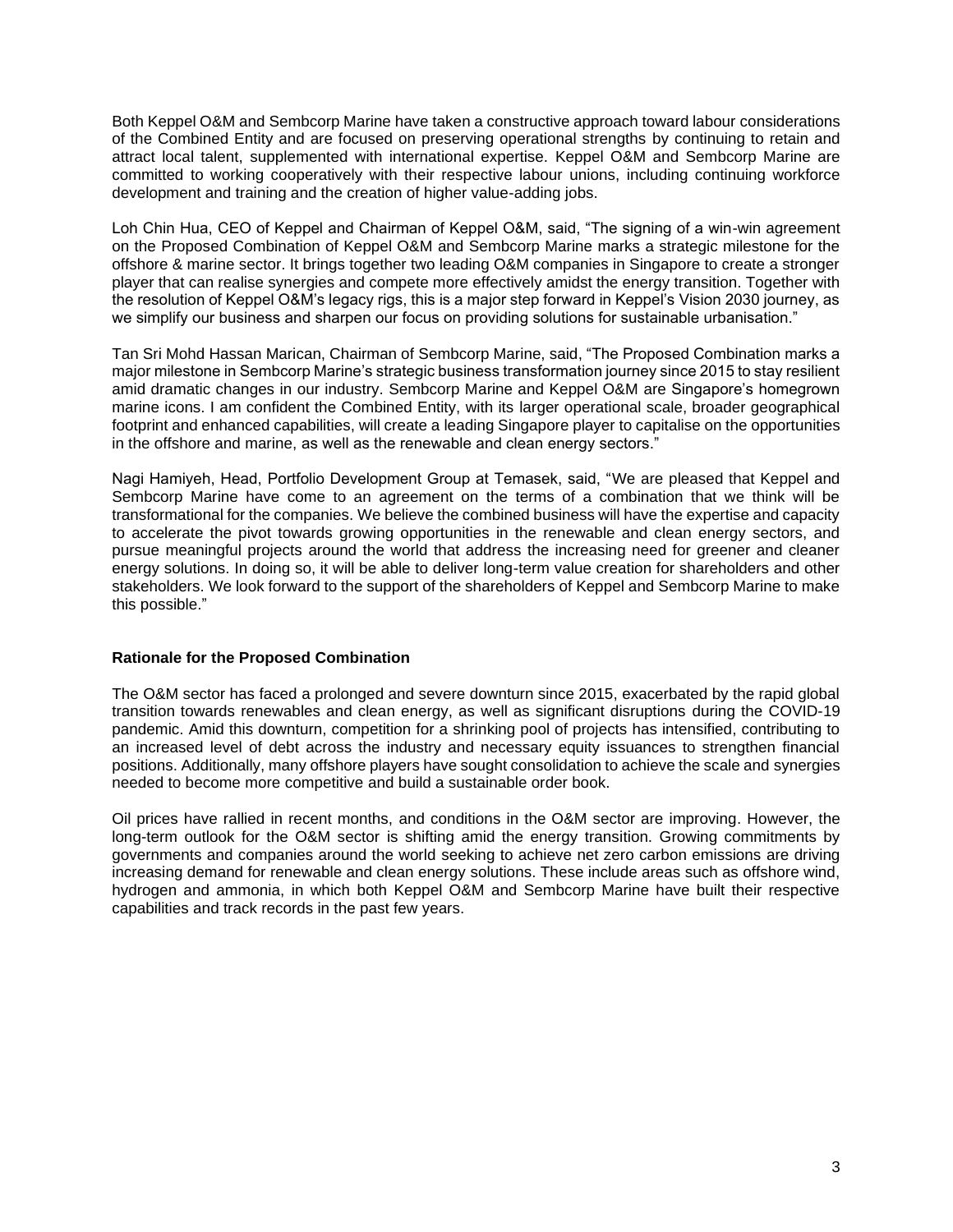# Creation of a Premier Global Player for the Renewable, New Energy and Cleaner O&M Solutions Markets

Against this backdrop, the Proposed Combination will create a premier global player with a deep engineering heritage to offer offshore renewables, new energy and cleaner solutions in the O&M sector, in the following areas:

- **Offshore Renewables:** Building on the existing wins to date to scale up the Combined Entity's footprint in offshore wind energy, a sector that is expected to see global expenditures of S\$260 billion between 2021 and 2030 2 , with participation across the value chain, including substations and wind turbine installation vessels;
- **New Energy:** Making select early investments in new energy sources, such as hydrogen and ammonia, and in carbon capture technologies, with a view to building successful franchises in these areas for the decades ahead; and
- **Cleaner O&M solutions:** Contributing to energy production and resiliency by continuing to serve the demand for floating production systems, such as floating production storage and offloading (FPSO) units, and other offshore oil & gas solutions, which is estimated to amount to a S\$290 billion opportunity in terms of market size<sup>2</sup>, through focusing on innovating and applying new technologies to reduce the carbon footprint of such structures.

# Greater Synergies from Combined Operational Capabilities, Engineering Bench Strength and Track Record

The Combined Entity is envisaged to unlock synergies from the integration of two established industry players by:

- Leveraging the combined technical and engineering abilities, as well as in-house design and research and development know-how, to expand its suite of technological capabilities and to carry out a wider scope of work;
- Combining the respective track records of successful executions and deliveries, and reinforcing the Combined Entity's distinctive intellectual property and thought leadership in complex projects;
- Building a global footprint and integrating the operations in Singapore into a centre of excellence focused on high-value-added, specialised projects and modules; and
- Generating greater economies of scale and developing more rigorous project execution capabilities.

The Combined Entity will create greater value for all stakeholders. As a single organisation, the collective workforce will benefit from expanded opportunities for career development and growth in the areas of renewables, new energy and cleaner O&M solutions. It will also strengthen Singapore's position as both a maritime and offshore and marine hub.

# **Details of the Proposed Combination**

Sembcorp Marine will undergo an internal restructuring exercise via a scheme of arrangement, whereby shareholders of Sembcorp Marine will exchange their shares in Sembcorp Marine for shares in the Combined Entity on a one-for-one basis, and Sembcorp Marine will transfer its listing status on the Mainboard of the Singapore Exchange to the Combined Entity. Upon completion, shareholders of Sembcorp Marine will hold the same number of shares in the Combined Entity as they hold in Sembcorp Marine. Sembcorp Marine will become a wholly-owned subsidiary of the Combined Entity. The Sembcorp Marine Scheme will not be conditional on the approval of the Keppel O&M Scheme.

Through a second scheme of arrangement, the Combined Entity will be combined with Keppel O&M, excluding (i) Keppel O&M legacy rigs and associated receivables, which will be sold to a separate Asset Co and (ii) certain out-of-scope assets comprising mainly Keppel O&M's interests in Floatel International Ltd and Dyna-Mac Holdings Ltd, which will be retained by Keppel.

 $2$  According to market research for 2021 to 2030 by a leading global management consultancy.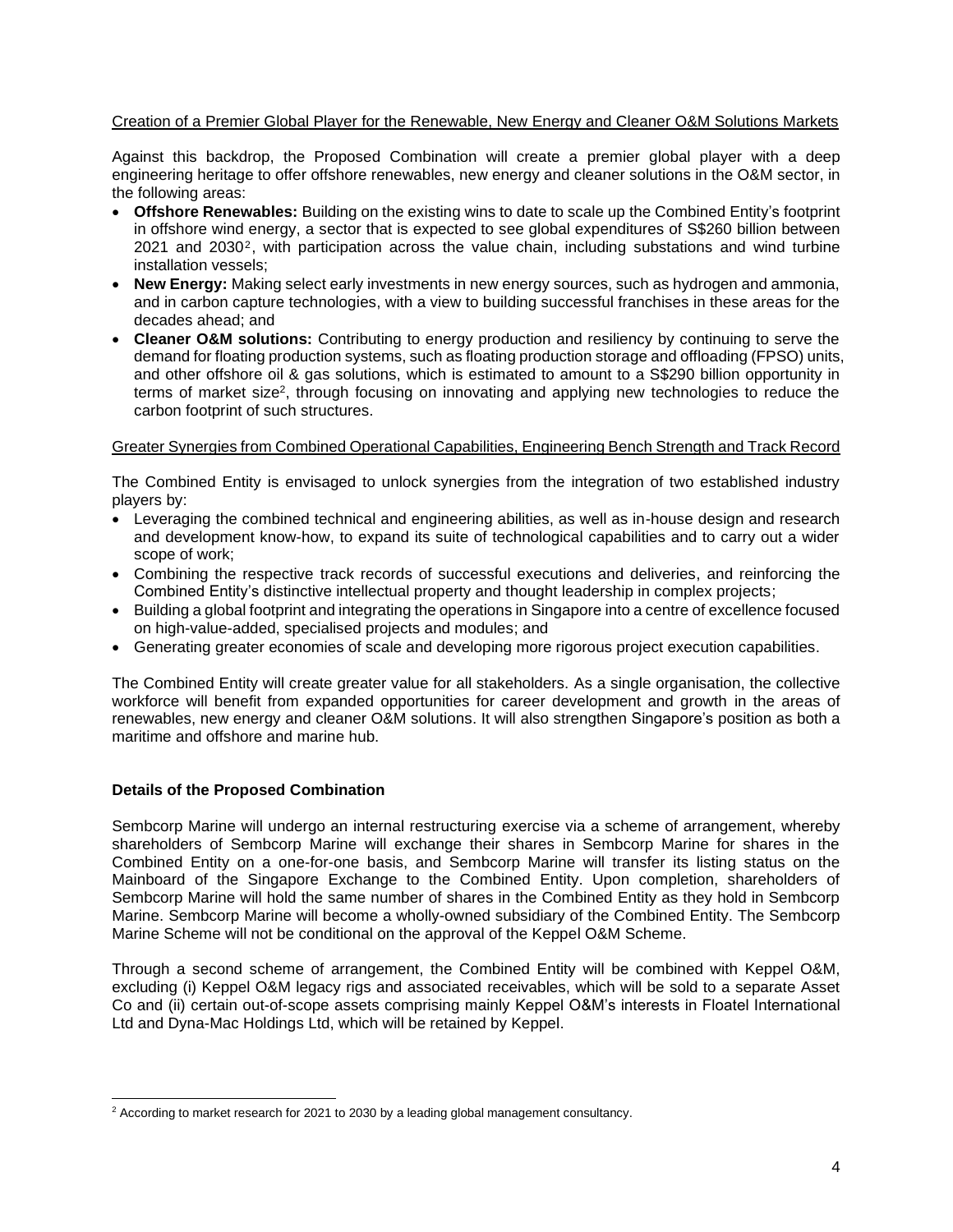Immediately prior to the completion of the Proposed Combination, Keppel O&M will pay S\$500 million in cash to settle outstanding interest and make a partial redemption of certain perpetual securities previously issued to Keppel.

To finance this cash component, Keppel O&M has entered into a commitment letter with DBS Bank Ltd. for financing arrangements of up to S\$500 million, subject to the satisfaction of the terms and conditions contained in the commitment letter. Keppel O&M reserves the right to explore alternative financing options to settle such outstanding interest and make such partial redemption of certain perpetual securities previously issued to Keppel, leading up to the completion of the Proposed Combination.

Pursuant to the Proposed Combination, and as consideration for its combination with Keppel O&M, the Combined Entity will issue new shares to Keppel and its shareholders representing 56% of the shares in the Combined Entity on a post-issue basis. Keppel will distribute 46% of the Combined Entity's shares inspecie to its shareholders, upon completion of the Proposed Combination, and retain a 10% stake (the "**Retained Stake**") in the Combined Entity.

The Retained Stake will be placed in a segregated account to fund claims, if any, relating to certain identified contingent liabilities for a period of up to 48 months from the completion of the Proposed Combination. This segregated account will be managed by an independent third party who will have authority to monetise the Retained Stake based on pre-defined parameters.

The Combined Entity has agreed to indemnify Keppel for certain identified contingent liabilities for a period of up to 24 months from the completion of the Proposed Combination.

# **Other Concurrent Agreements**

Concurrent with the Proposed Combination, Keppel has entered into a definitive agreement with Baluran Limited ("**Baluran**") and Kyanite Investment Holdings Pte Ltd ("**Kyanite**"), an indirect wholly-owned subsidiary of Temasek, for the sale of Keppel O&M's legacy rigs and associated receivables to a new and separate entity ("**Asset Co**") (the "**Asset Co Transaction**"). Baluran is indirectly wholly-owned by ASM Connaught House Fund V ("**CHF5**"). CHF5 is managed by Argyle Street Management Limited, and has TIH Investment Management Pte Ltd, a wholly-owned subsidiary of Mainboard-listed TIH Limited, as its investment advisor.

As consideration for the sale of the legacy rigs and associated receivables to Asset Co, Keppel will receive a combination of ordinary shares, vendor notes and perpetual securities issued by Asset Co. Keppel, Baluran and Kyanite will hold stakes of 10.0%, 74.9% and 15.1% respectively in Asset Co.

Separately, Asset Co and Keppel O&M will enter into a master services agreement under which the Combined Entity, through Keppel O&M, will provide construction, berthing and maintenance, and other associated services for the legacy rigs held by Asset Co for an initial period of 10 years.

In addition, Keppel and the Combined Entity will continue to explore opportunities for future collaboration in areas such as floating data centres and floating infrastructure solutions.

#### **Timing and Approvals**

Sembcorp Marine will be seeking its shareholders' approval for the Sembcorp Marine Scheme (including the one-for-one share exchange and transfer of Sembcorp Marine's listing status to the Combined Entity) and the Keppel O&M Scheme (for the Proposed Combination with Keppel O&M). If Sembcorp Marine's shareholders approve the Sembcorp Marine Scheme, the one-for-one share exchange and transfer of listing status to the Combined Entity will proceed even if the Keppel O&M Scheme is not approved. The extraordinary general meeting for Sembcorp Marine's shareholders to vote on these matters is expected to be convened in the fourth quarter of 2022.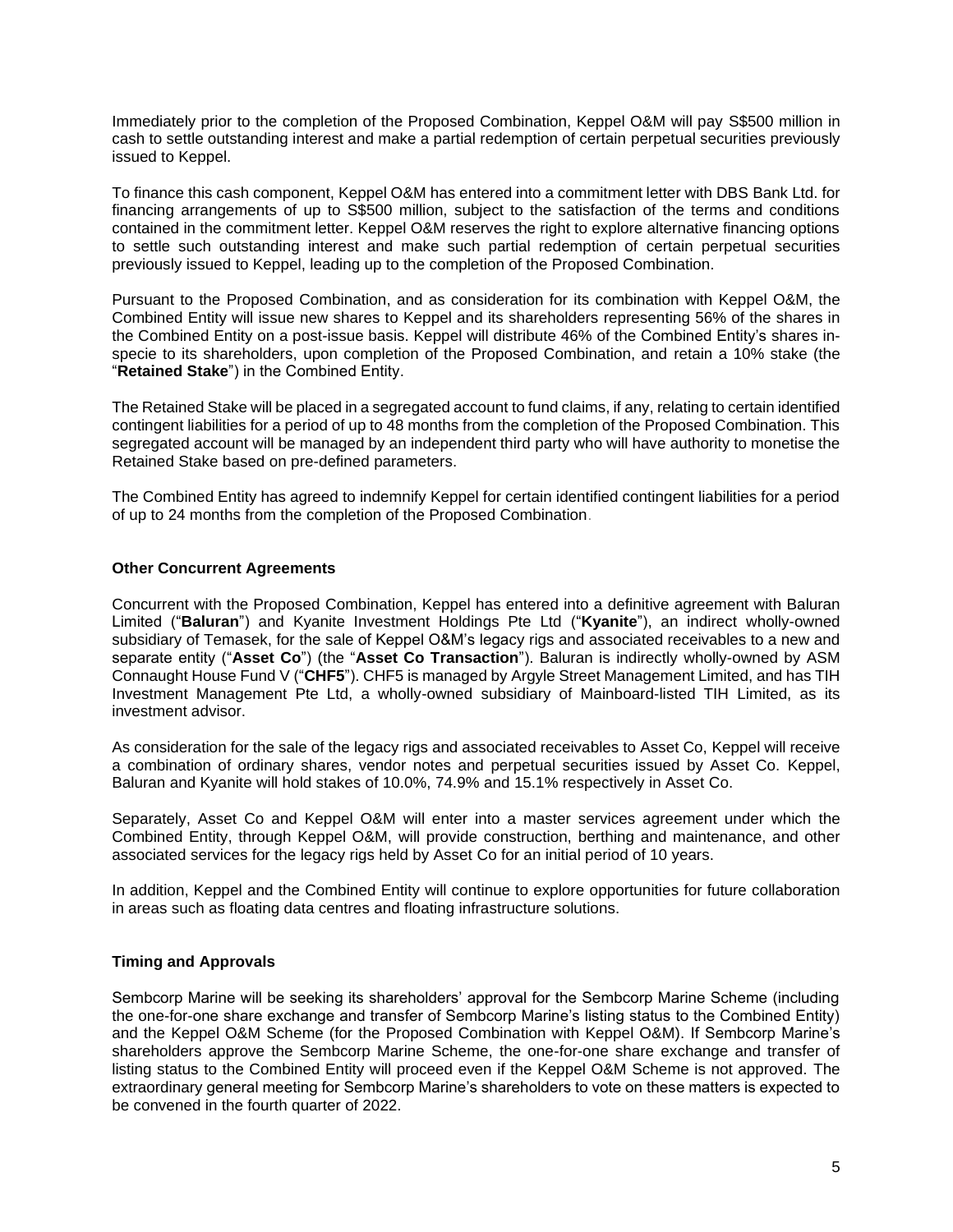Keppel will also be seeking its shareholders' approval for the Proposed Combination, the Asset Co Transaction and the in-specie distribution of shares in the Combined Entity that Keppel receives. The approvals are inter-conditional upon each other. The extraordinary general meeting for Keppel shareholders to vote on these three matters is expected to be held in the fourth quarter of 2022.

Temasek, which is a controlling shareholder of both Keppel and Sembcorp Marine, will abstain from voting in all the resolutions relating to the above.

The Proposed Combination is also subject to other customary closing conditions and approvals.

Further details on the Proposed Combination can be found in Keppel and Sembcorp Marine's announcements, which are available on [www.sgx.com](http://www.sgx.com/) and on the companies' respective websites.

#### **Financial Advisors**

J.P. Morgan (S.E.A.) Limited is the Sole Financial Advisor to Keppel. Credit Suisse (Singapore) Limited is the Sole Financial Advisor to Sembcorp Marine.



From left: Mr Loh Chin Hua, CEO of Keppel Corporation and Chairman of Keppel O&M, Mr Chris Ong, CEO of Keppel O&M, Mr Wong Weng Sun, President & CEO of Sembcorp Marine, and Tan Sri Mohd Hassan Marican, Chairman of Sembcorp Marine, at the signing of definitive agreements between Keppel Corporation and Sembcorp Marine for the Proposed Combination of Keppel Offshore & Marine and Sembcorp Marine.